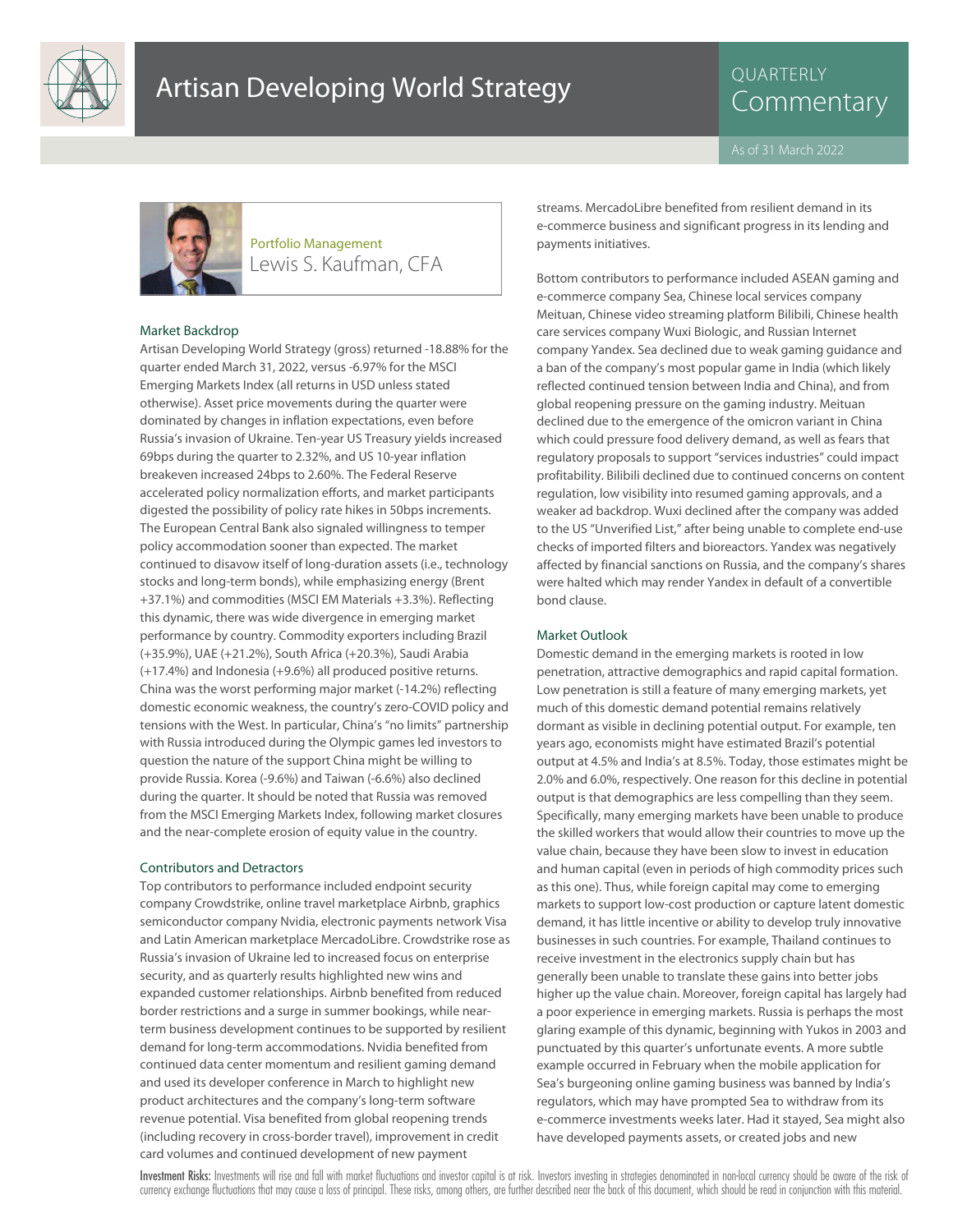ecosystems for innovation in India. Other examples include referendums against a brewery and an airport concession in Mexico, suspensions of mining production in Peru and retroactive tax bills in India. Moreover, since emerging markets are increasingly indebted (in part due to budget increases in response COVID-19), they increasingly lack their own domestic engines for capital formation. What we are describing is a recipe for challenged skilled labor formation, elusive capital formation, waning productivity and falling potential output. Emerging markets may be optimally embraced for what they are not (i.e., relatively immune to global economic and political developments) rather than what they are. Alternatively, we can capture latent domestic demand in the emerging markets with businesses that have innovative and aspirational products developed abroad, or with scalable businesses domestically.

One notable exception is China, which nominally has a reservoir of skilled labor (despite an aging population) and excellent capacity for domestic capital formation. Despite these capabilities, China equity markets have experienced substantial declines in recent quarters. While there are many factors at play (low fiscal impetus, domestic regulation, zero-COVID policy, China's relationship with Russia, etc.), each is arguably rooted in deteriorating external relations with the West. For example, China has pursued debt sustainability at the expense of economic growth to ensure manageable levels of overall indebtedness and external liability, should relations with the West deteriorate further. Similarly, given the high transmissibility of the omicron variant, China's zero-COVID policy can perhaps be best understood through a desire to insulate the country from dependence on Western medicine. These and similar developments become long-term economic events when they affect the pace and composition of capital formation. Growth in total social finance (or TSF, an aggregate measure of credit growth) is relatively unchanged, suggesting a persistent capital formation capability. However, domestic regulation could lead to capital allocation that is less aligned to innovation and productivity, and that is better suited to government objectives. A resumption in the IPO pipeline of innovative Chinese companies, as distinct from an acceleration in TSF growth, might be an indication that productivity-enhancing domestic capital formation is again vibrant. It should be noted that China continues to offer attractive, if reduced, levels of potential output, in a global and emerging markets context.

#### Portfolio Positioning

We have often stated our desire to enhance value in periods of chaos. Ideally, we do so by leveraging value pathways, including correlations. In extreme market environments, correlations may be too high to enhance value in this manner. We also rely on a concept called Flexion, which we define as the ability to deemphasize investments while preserving value pathways, to enhance portfolio outcomes. For example, Farfetch is a company with a strategic position in the luxury goods market that is struggling to establish scale despite high take rates in its core marketplace business. As

markets deteriorated and correlations increased, we used Farfetch to gradually fund more scalable investments such as Crowdstrike, Unity and Snap. Gradual rather than immediate sales preserve residual positions and ultimately value pathways, since residuals balance the urgency of a deteriorating business assessment against the integrity of portfolio outcomes (including the possibility that your business assessment is wrong). We did not make our business model assessment about Farfetch in a day; we built conviction in it and expressed that conviction gradually. In China, we have similarly had the reinvestment set to address deterioration in China's external environment while preserving portfolio outcomes. In practice, that might mean trimming Bilibili marginally at a depressed vintage (and moment of high tax efficiency) to fund Sea, which in our judgment has commensurate upside and significantly lower policy risk. However, Flexion also allows us to preserve value pathways in China (i.e., a residual Bilibili position can reflate) in a way that a more binary approach might not. In fact, Flexion provides pathways to both higher and lower weights. In this way, Flexion is a tool for addressing deterioration in a corporate, economic or geopolitical variable, in a way that preserves the integrity of portfolio outcomes.

We also wish to underscore that value is often assumed to be static. For truly scalable companies, value creation can occur quickly and disproportionately. This potential is the reason we have identified investments with one or more dimensions of scalability. Thus, even as the investment world migrates to today's investment fashions, value continues to accrue to a disproportionate few. For example, Marriott is perhaps the preeminent hospitality company in the world with over 30 well-recognized hotel brands. Marriott is projected to generate \$2.7bn in CY22 operating profit, growing to \$4.8bn in CY26. Airbnb is a relative newcomer but a highly scalable company. It has a natural liability engine where hosts are drawn to the platform by word of mouth. Revenues can accrue with little incremental cost (i.e., single scalable platform). The company can serve hosts and customers all over the world with marginal local investment (i.e., borderless scale). As a result, operating profit is projected to increase from \$1.3bn in CY22 to \$4.7bn in CY25. That progression highlights the scale of the value creation at Airbnb. Similarly, KFC and Pizza Hut operator Yum China is projected to have operating profit of \$903mn in CY22, growing to \$2.7bn by CY26. By comparison, Meituan is projected to have \$4.5bn in operating profit in its food delivery business alone in CY26 (off a CY22 base of \$1.1bn), plus an additional \$5.7bn in operating profits from its local services operations. We would also note that scalability is the reason inflationary inputs and pricing power are not really relevant for most of our investments: if revenue generation occurs quickly and with proper margins, the inherent operating leverage can easily absorb inflationary inputs. At times, significant and sustained value creation can converge with price declines to create good long-term entry points in moments of chaos.

We thank you for your trust and confidence.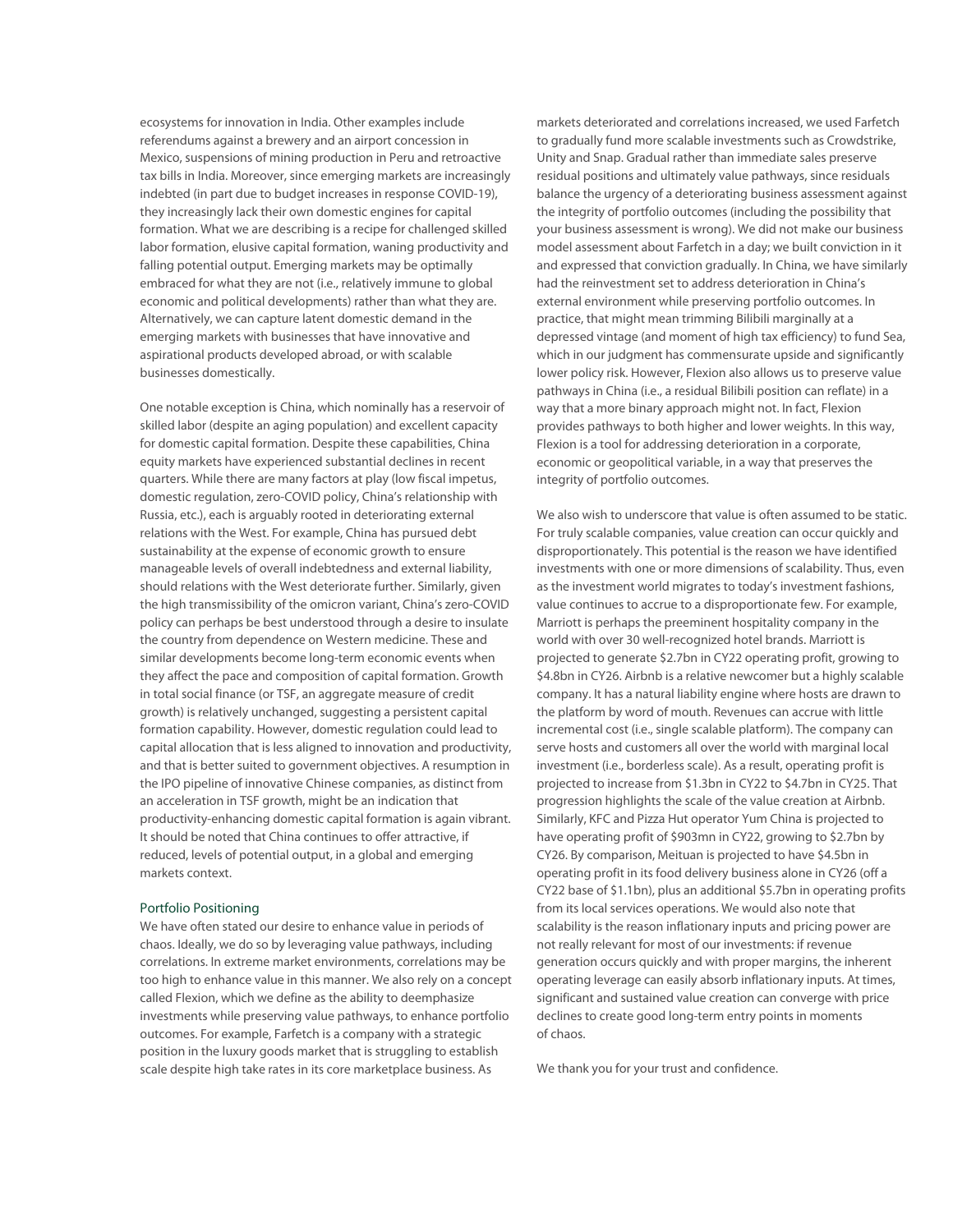| <b>Investment Results (% USD)</b>               |          | Average Annual Total Returns |          |       |       |                          |                        |
|-------------------------------------------------|----------|------------------------------|----------|-------|-------|--------------------------|------------------------|
| As of 31 March 2022                             | 0TD      | <b>YTD</b>                   | l Yr     | 3 Yr  | 5 Yr  | 10 Yr                    | Inception <sup>1</sup> |
| Composite – Gross                               | $-18.88$ | $-18.88$                     | $-24.25$ | 16.47 | 15.24 | $\overline{\phantom{a}}$ | 12.93                  |
| Composite - Net                                 | $-19.11$ | $-19.11$                     | $-25.06$ | 15.27 | 14.04 | $\overline{\phantom{a}}$ | 11.76                  |
| <b>MSCI Emerging Markets Index</b>              | $-6.97$  | $-6.97$                      | $-11.37$ | 4.93  | 5.97  |                          | 4.76                   |
| Annual Returns (% USD) 12 months ended 31 March |          |                              | 2018     | 2019  | 2020  | 2021                     | 2022                   |
| Composite – Gross                               |          |                              | 22.60    | 4.90  | 7.26  | 94.54                    | $-24.25$               |

Source: Artisan Partners/MSCI. Returns for periods less than one year are not annualized. <sup>1</sup> Composite inception: 1 July 2015.

Past performance does not guarantee and is not a reliable indicator of future results. Current performance may be lower or higher than the performance shown. Composite performance has been presented in both gross and net of investment management fees.

#### **For more information:** Visit www.artisanpartners.com

Investment Risks: International investments involve special risks, including currency fluctuation, lower liquidity, different accounting methods and economic and political systems, and higher transaction costs. These risks are greater in emerging markets. Such risks include new and rapidly changing political and economic structures, which may cause instability; underdeveloped securities markets; and higher likelihood of high levels of inflat deflation or currency devaluations. Securities of small- and medium-sized companies tend to have a shorter history of operations, be more volatile and less liquid and may have underperformed securities of large companies during some periods. These risks, among others, are further described in Artisan Partners Form ADV, which is available upon request.

Unless otherwise indicated, the Artisan Strategy characteristics relate to that of an investment composite or a representative account managed within a composite. It is intended to provide a general illustration of the inv considerations used by Artisan Partners in managing that strategy. Individual accounts may differ, at times significantly, from the reference data shown due to varying account restrictions, fees and expenses, and since inc among others. Where applicable, this information is supplemental to, and not to be construed with, a current or prospective client's investment account information. References to individual security performance relate to a in the composite. Individual holding periods may differ.

Securities referenced may not be representative of all portfolio holdings. Securities of the same issuer are aggregated to determine a holding's portfolio weight. Portfolio statistics calculations exclude outlier data and applicable attributes, such as private securities. Artisan Partners may substitute information from a related security if unavailable for a particular security. This material is as of the date indicated and is subject to c Mar 2022, Russian holdings are valued at zero. Totals may not sum due to rounding.

Attribution is used to evaluate the investment management decisions which affected the portfolio's performance when compared to a benchmark index. Attribution is not exact, but should be considered an approximation of the contribution of each of the factors considered.

Net-of-fees composite returns were calculated using the highest model investment advisory fees applicable to portfolios within the composite. Fees may be higher for certain pooled vehicles and the composite may include acc performance-based fees. All performance results are net of commissions and transaction costs, and have been presented gross and net of investment advisory fees. Dividend income is recorded net of foreign withholding taxes or as soon after the ex-dividend date as the information becomes available to Artisan Partners. Interest income is recorded on the accrual basis. Performance results for the Index include reinvested dividends and are prese withholding taxes but, unlike the portfolio's returns, do not reflect the payment of sales commissions or other expenses incurred in the purchase or sale of the securities included in the indices.

MSCI Emerging Markets Index measures the performance of emerging markets. The MSCI Emerging Markets Materials Index includes large and mid-cap companies in the materials sector across emerging markets countries. Brent retu the performance of the Brent Crude June 2022 futures. Emerging markets returns and country-specific index returns are in USD unless otherwise stated. All single country returns are net returns based on MSCI country indices unmanaged; include net reinvested dividends; do not reflect fees or expenses; and are not available for direct investment.

MSCI makes no express or implied warranties or representations and shall have no liability whatsoever with respect to any MSCI data contained herein. The MSCI data may not be further redistributed or used to create indices products. This report is not approved or produced by MSCI.

The Global Industry Classification Standard (GICS®) is the exclusive intellectual property of MSCI Inc. (MSCI) and Standard & Poor's Financial Services, LLC (S&P). Neither MSCI, S&P, their affiliates, nor any of their thir Parties") makes any representations or warranties, express or implied, with respect to GICS or the results to be obtained by the use thereof, and expressly disclaim all warranties, including warranties of accuracy, complet and fitness for a particular purpose. The GICS Parties shall not have any liability for any direct, indirect, special, punitive, consequential or any other damages (including lost profits) even if notified of such damages.

This summary represents the views of the portfolio manager as of 31 Mar 2022. Those views and portfolio holdings are subject to change and Artisan Partners disclaims any obligation to advise investors of such changes. The portfolio holdings does not constitute a recommendation of any individual security. For a complete list of holdings by contribution to the strategy, refer to the Contributors to Return chart.

Operating profit is the net income derived from a company's primary or core business operations.

This material is provided for informational purposes without regard to your particular investment needs and shall not be construed as investment or tax advice on which you may rely for your investment decisions. Investors financial and tax adviser before making investments in order to determine the appropriateness of any investment product discussed herein. In no event shall Artisan Partners have any liability for direct, indirect, special, consequential (including, without limitation, lost profits) losses or any other damages resulting from the use of this material.

Artisan Partners Limited Partnership (APLP) is an investment adviser registered with the U.S. Securities and Exchange Commission (SEC). Artisan Partners UK LLP (APUK) is authorized and regulated by the Financial Conduct Au registered investment adviser with the SEC. APEL Financial Distribution Services Limited (AP Europe) is authorized and regulated by the Central Bank of Ireland. APLP, APUK and AP Europe are collectively, with their parent referred to as Artisan Partners herein. Artisan Partners is not registered, authorised or eligible for an exemption from registration in all jurisdictions. Therefore, services described herein may not be available in certa does not constitute an offer or solicitation where such actions are not authorised or lawful, and in some cases may only be provided at the initiative of the prospect. Further limitations on the availability of products or may be imposed.

This material is only intended for investors which meet qualifications as institutional investors as defined in the applicable jurisdiction where this material is received, which includes only Professional Clients or Eligi the Markets in Financial Instruments Directive (MiFID) where this material is issued by APUK or AP Europe. This material is not for use by retail investors and may not be reproduced or distributed without Artisan Partners'

In the United Kingdom, issued by APUK, 25 St. James's St., Floor 3, London SW1A 1HA, registered in England and Wales (LLP No. OC351201). Registered office: Reading Bridge House, Floor 4, George St., Reading, Berkshire RG1 Ireland, issued by AP Europe, Fitzwilliam Hall, Fitzwilliam Pl, Ste. 202, Dublin 2, D02 T292. Registered office: 70 Sir John Rogerson's Quay, Dublin 2, D02 R296 (Company No. 637966).

Australia: This material is directed at wholesale clients only and is not intended for, or to be relied upon by, private individuals or retail investors. Artisan Partnes Australia Pty Ltd is a representative of APLP (ARBN (ARBN 603 522 649). APLP and APUK are respectively regulated under US and UK laws which differ from Australian laws and are exempt from the requirement to hold an Australian financial services license under the Australian Act 2001 in respect to financial services provided in Australia. Canada: This material is distributed in Canada by APLP and/or Artisan Partners Distributors LLC, which conduct activities in Canada under exemptions from the manager and investment fund manager registration requirements of applicable Canadian securities laws. This material does not constitute an offer of services in circumstances where such exemptions are not available. APLP ad available only to investors that qualify as "permitted clients" under applicable Canadian securities laws.

© 2022 Artisan Partners. All rights reserved.

For Institutional Investors – Not for Onward Distribution